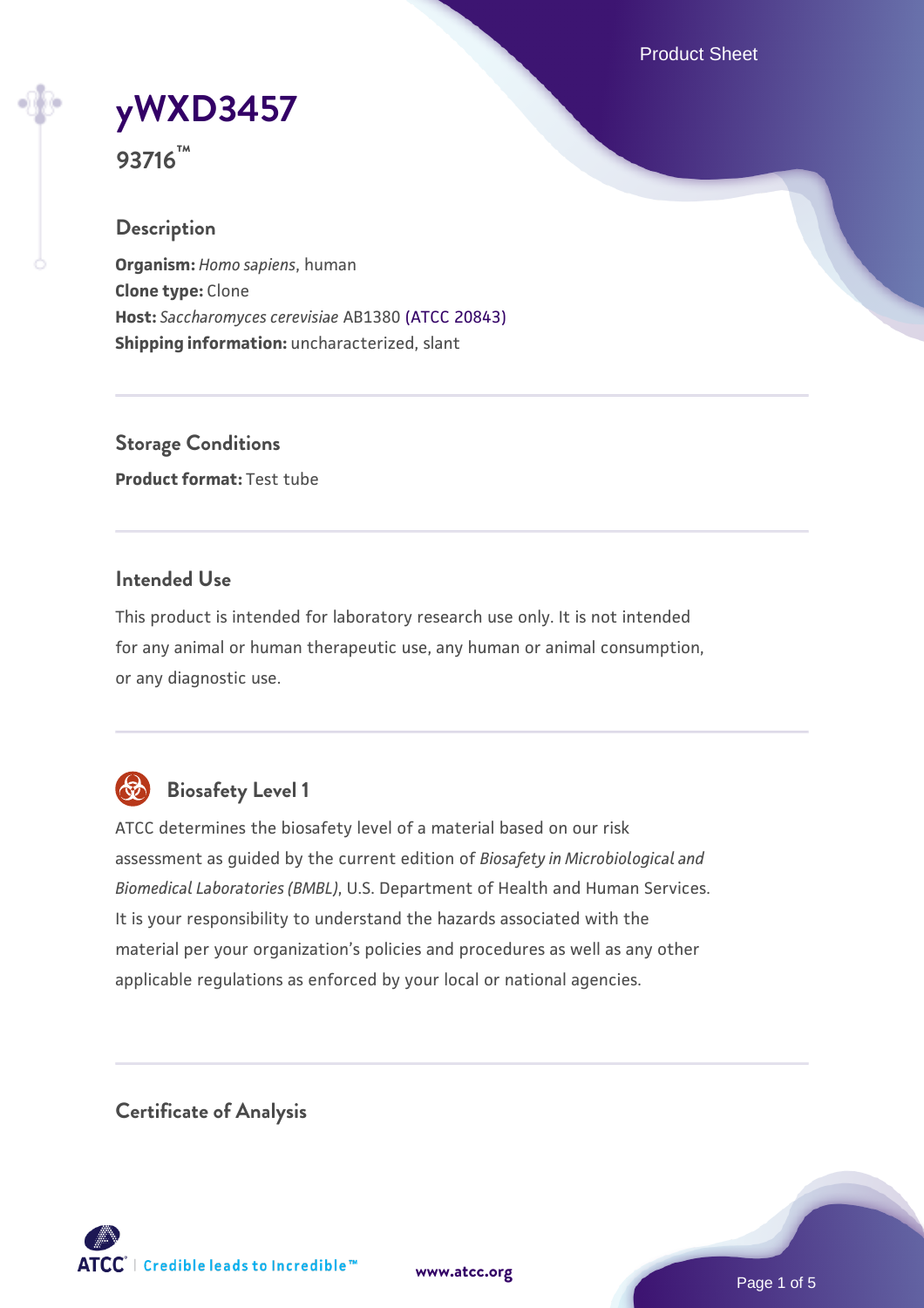For batch-specific test results, refer to the applicable certificate of analysis that can be found at www.atcc.org.

### **Insert Information**

**Type of DNA:** genomic **Genome:** Homo sapiens **Chromosome:** X **Gene name:** DNA Segment, single copy **Gene product:** DNA Segment, single copy **Contains complete coding sequence:** Unknown

# **Vector Information**

**Vector name:** unknown **Type of vector:** YAC **Markers:** SUP4; URA3; TRP1

## **Growth Conditions**

**Medium:**  [ATCC Medium 1245: YEPD](https://www.atcc.org/-/media/product-assets/documents/microbial-media-formulations/1/2/4/5/atcc-medium-1245.pdf?rev=705ca55d1b6f490a808a965d5c072196) **Temperature:** 30°C

#### **Notes**

More information may be available from ATCC (http://www.atcc.org or 703- 365-2620).

# **Material Citation**

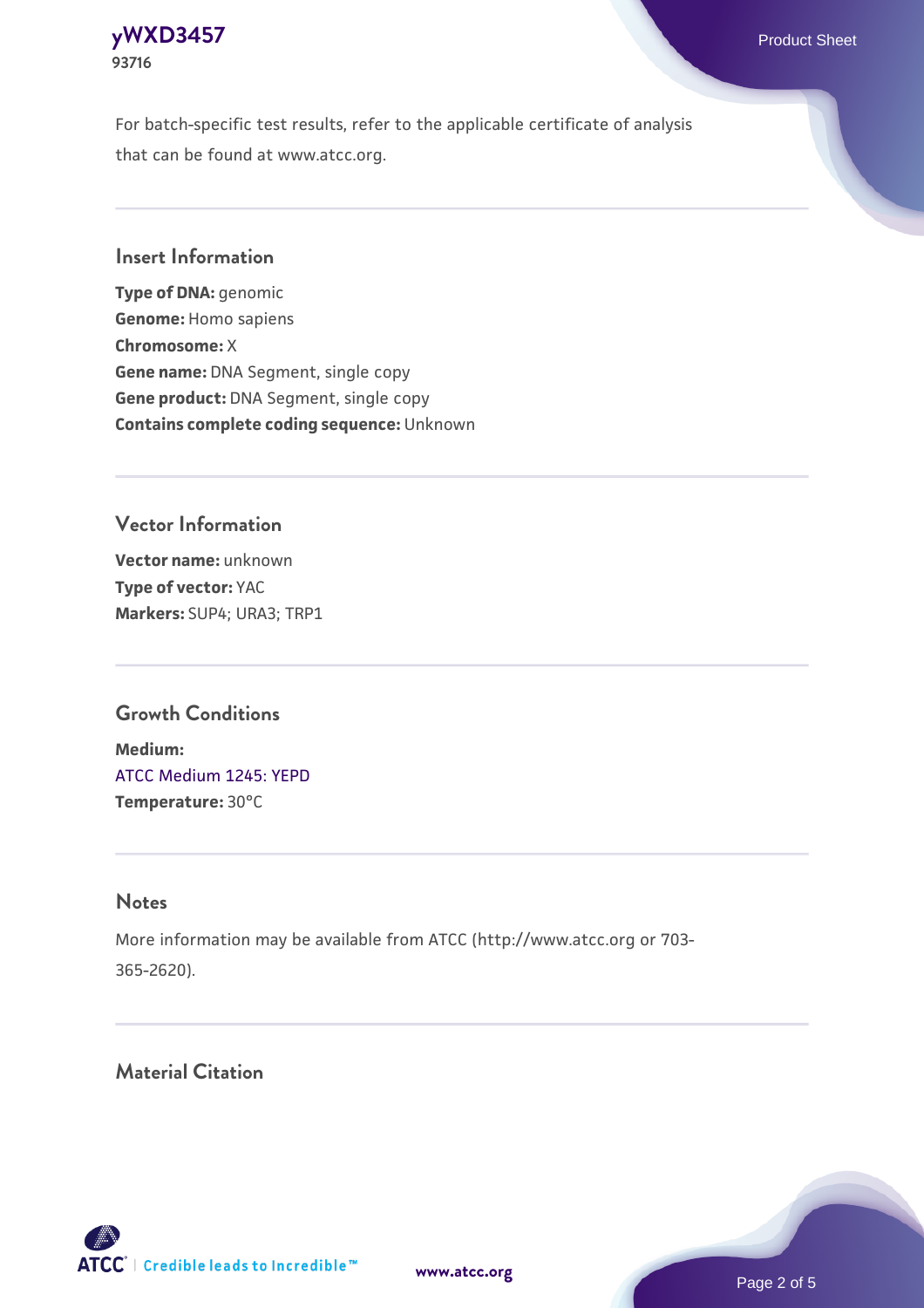If use of this material results in a scientific publication, please cite the material in the following manner: yWXD3457 (ATCC 93716)

#### **References**

References and other information relating to this material are available at www.atcc.org.

## **Warranty**

The product is provided 'AS IS' and the viability of  $ATCC<sup>®</sup>$  products is warranted for 30 days from the date of shipment, provided that the customer has stored and handled the product according to the information included on the product information sheet, website, and Certificate of Analysis. For living cultures, ATCC lists the media formulation and reagents that have been found to be effective for the product. While other unspecified media and reagents may also produce satisfactory results, a change in the ATCC and/or depositor-recommended protocols may affect the recovery, growth, and/or function of the product. If an alternative medium formulation or reagent is used, the ATCC warranty for viability is no longer valid. Except as expressly set forth herein, no other warranties of any kind are provided, express or implied, including, but not limited to, any implied warranties of merchantability, fitness for a particular purpose, manufacture according to cGMP standards, typicality, safety, accuracy, and/or noninfringement.

#### **Disclaimers**

This product is intended for laboratory research use only. It is not intended for any animal or human therapeutic use, any human or animal consumption,

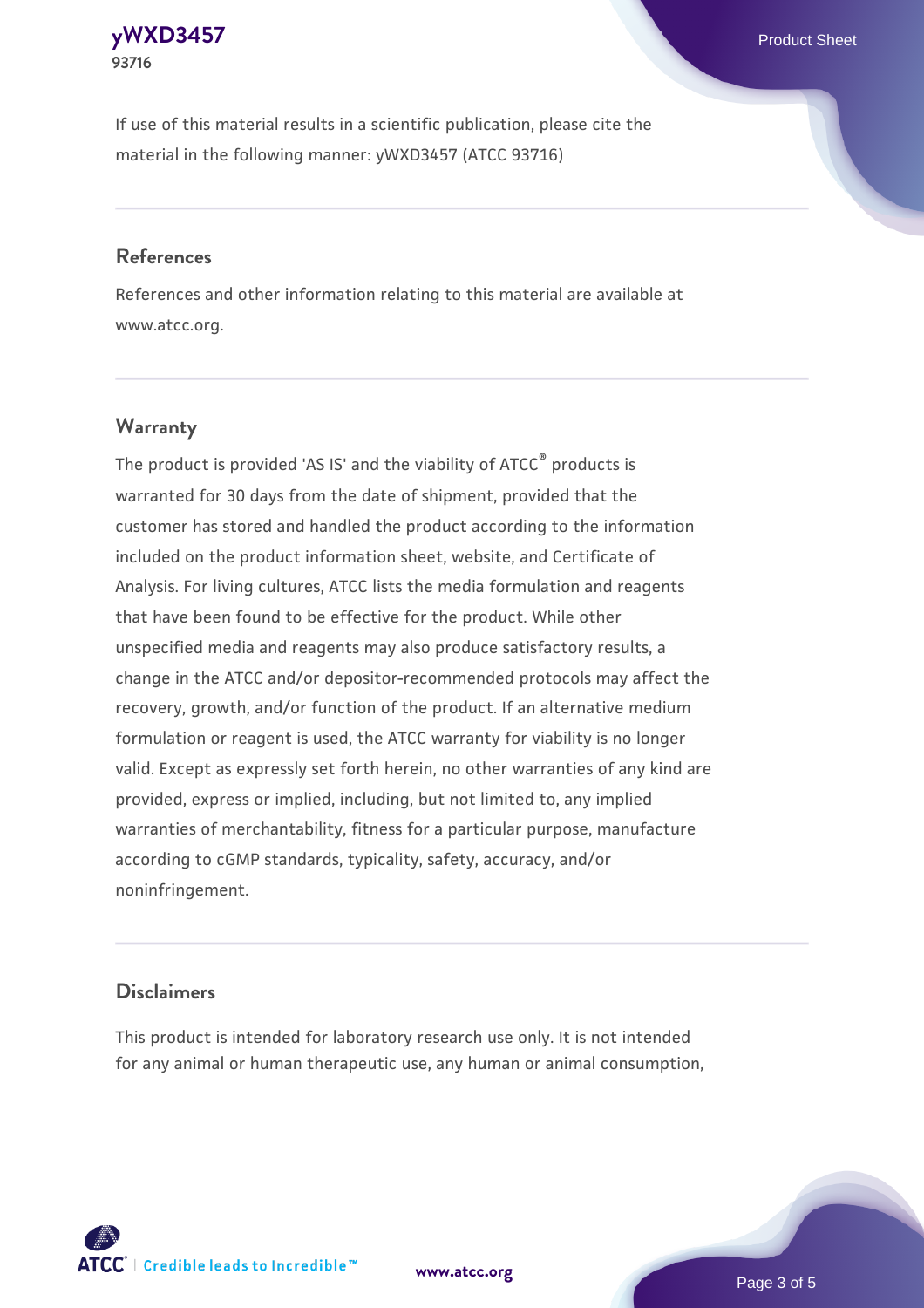or any diagnostic use. Any proposed commercial use is prohibited without a license from ATCC.

While ATCC uses reasonable efforts to include accurate and up-to-date information on this product sheet, ATCC makes no warranties or representations as to its accuracy. Citations from scientific literature and patents are provided for informational purposes only. ATCC does not warrant that such information has been confirmed to be accurate or complete and the customer bears the sole responsibility of confirming the accuracy and completeness of any such information.

This product is sent on the condition that the customer is responsible for and assumes all risk and responsibility in connection with the receipt, handling, storage, disposal, and use of the ATCC product including without limitation taking all appropriate safety and handling precautions to minimize health or environmental risk. As a condition of receiving the material, the customer agrees that any activity undertaken with the ATCC product and any progeny or modifications will be conducted in compliance with all applicable laws, regulations, and guidelines. This product is provided 'AS IS' with no representations or warranties whatsoever except as expressly set forth herein and in no event shall ATCC, its parents, subsidiaries, directors, officers, agents, employees, assigns, successors, and affiliates be liable for indirect, special, incidental, or consequential damages of any kind in connection with or arising out of the customer's use of the product. While reasonable effort is made to ensure authenticity and reliability of materials on deposit, ATCC is not liable for damages arising from the misidentification or misrepresentation of such materials.

Please see the material transfer agreement (MTA) for further details regarding the use of this product. The MTA is available at www.atcc.org.

#### **Copyright and Trademark Information**

© ATCC 2021. All rights reserved.

ATCC is a registered trademark of the American Type Culture Collection.



**[www.atcc.org](http://www.atcc.org)**